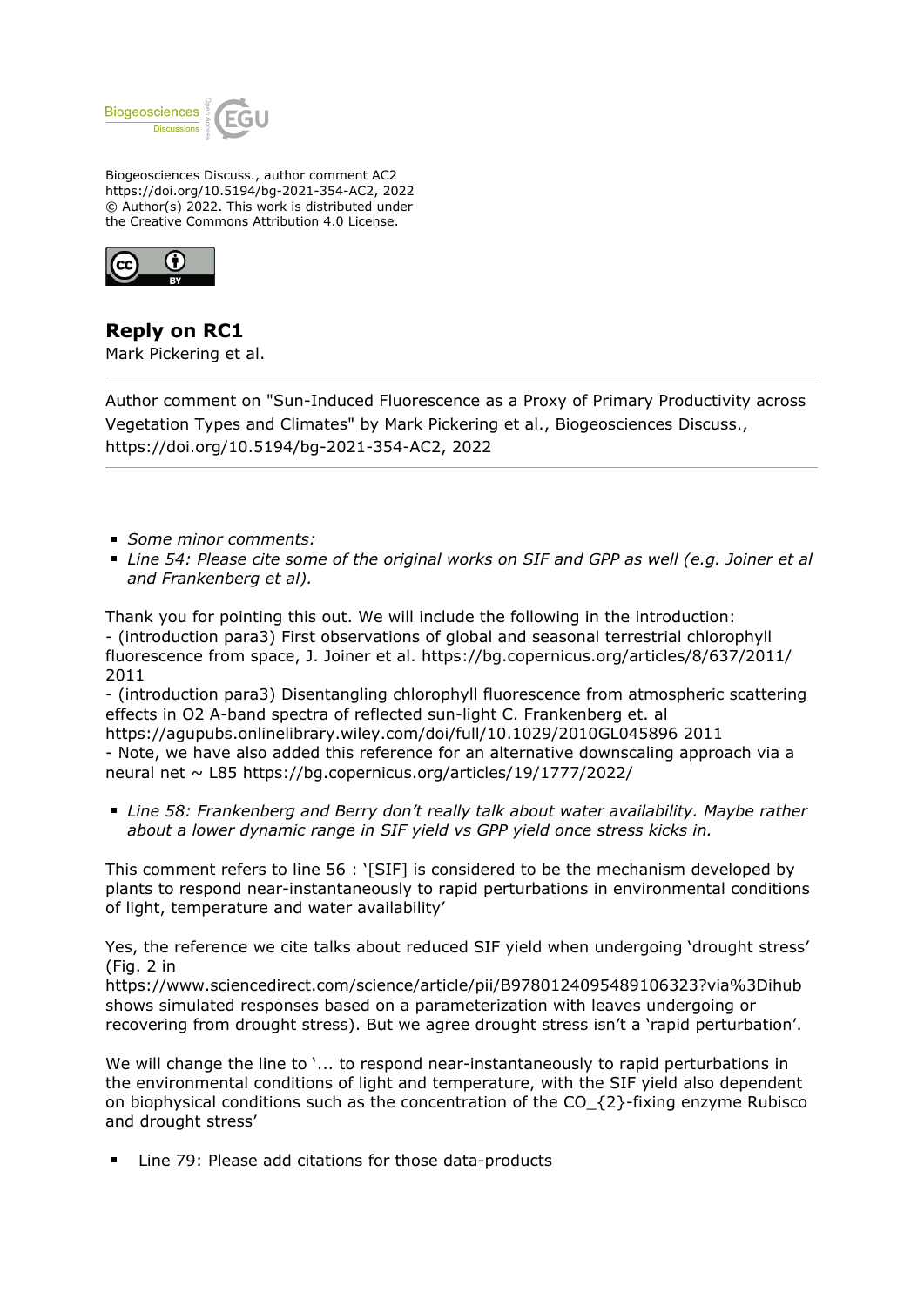Thank you, we will add at this position:

Retrieval and global assessment of terrestrial chlorophyll fluorescence from GOSAT space measurements LuisGuanter et. al.

Filling-in of near-infrared solar lines by terrestrial fluorescence and other geophysical effects: simulations and space-based observations from SCIAMACHY and GOSAT J. Joiner1 Global monitoring of terrestrial chlorophyll fluorescence from moderate-spectral-resolution near-infrared satellite measurements: methodology, simulations, and application to GOME-2}, Joiner et al.

Overview of Solar-Induced chlorophyll Fluorescence (SIF) from the Orbiting Carbon Observatory-2: Retrieval, cross-mission comparison, and global monitoring for GPP Global Retrievals of Solar-Induced Chlorophyll Fluorescence With TROPOMI: First Results and Intersensor Comparison to OCO-2 Philipp Köhler

https://agupubs.onlinelibrary.wiley.com/doi/full/10.1029/2018GL079031

*Lines around 156: Lower bias, higher level of agreement: Please be more concrete, this could be anything. It is important to differentiate absolute biases (scaling factors), which are trivial from worse agreement as seasonality is not well captured. Also, this statement shows that there is considerable uncertainty in GOME-2 itself, thus it would be important to know whether the authors would draw different conclusions if they had chosen another data product.*

Please see the response to comment 2. regarding what is meant by bias here. Hopefully this clarifies the issue.

*Line 184: I really don't understand why the authors are working at 0.05 degrees rather than just aggregating everything to the native FLUXCOM resolution. Is there any good reason to introduce potential interpolation errors. My guess is the reason is convenience but please prove me wrong.*

The native resolution of the FLUXCOM RS +METEO run is 0.0833 dd, so bringing the 0.05 dd resolution of the downscaled SIF to 0.0833 would also lead to potential interpolation issues. To avoid interpolation issues, we would do better to aggregate all to a common resolution of 0.25dd, but since the entire point of the downscaling operation is to be closer to the actual elements on the landscape, aggregating and smoothing the fine granularity that has been obtained by downscaling seems to be a missed opportunity. Furthermore, by construction FLUXCOM is bound to be already spatially smoother than SIF. We have thus decided to bring everything to 0.05 and tolerate the potential small interpolation effects that might occur in FLUXCOM.

*Line 237: What is true though is that if SIF is zero, there certainly is no GPP (but not necessarily the other way around). Thus, there is a biophysical reasoning behind that assumption. Maybe the linearity assumption is the one that could be questioned?*

We agree that it is the linearity assumption that should mostly be questioned here: we don't believe there is any evidence that SIF and GPP do scale linearly all the way to zero, and indeed we don't think there is any reason to believe it should scale like this (especially when we are considering different scales e.g. leaf level effect, or reducing further to quantum level effects). Forcing through zero a relationship that does not evolve linearly to zero will cause us to mis-estimate the parameters in the area where the relationship is linear, or at least more closely linear. Also, as stated by the reviewer, it may not necessarily be correct that when GPP is zero SIF must also be zero (in which case even at macro canopy scale, the intercept may not be zero).

Additionally, as a broader statistical comment, there are also a theoretical motivations for why one should never (more or less) force a linear regressions through zero, particularly on measured real world data.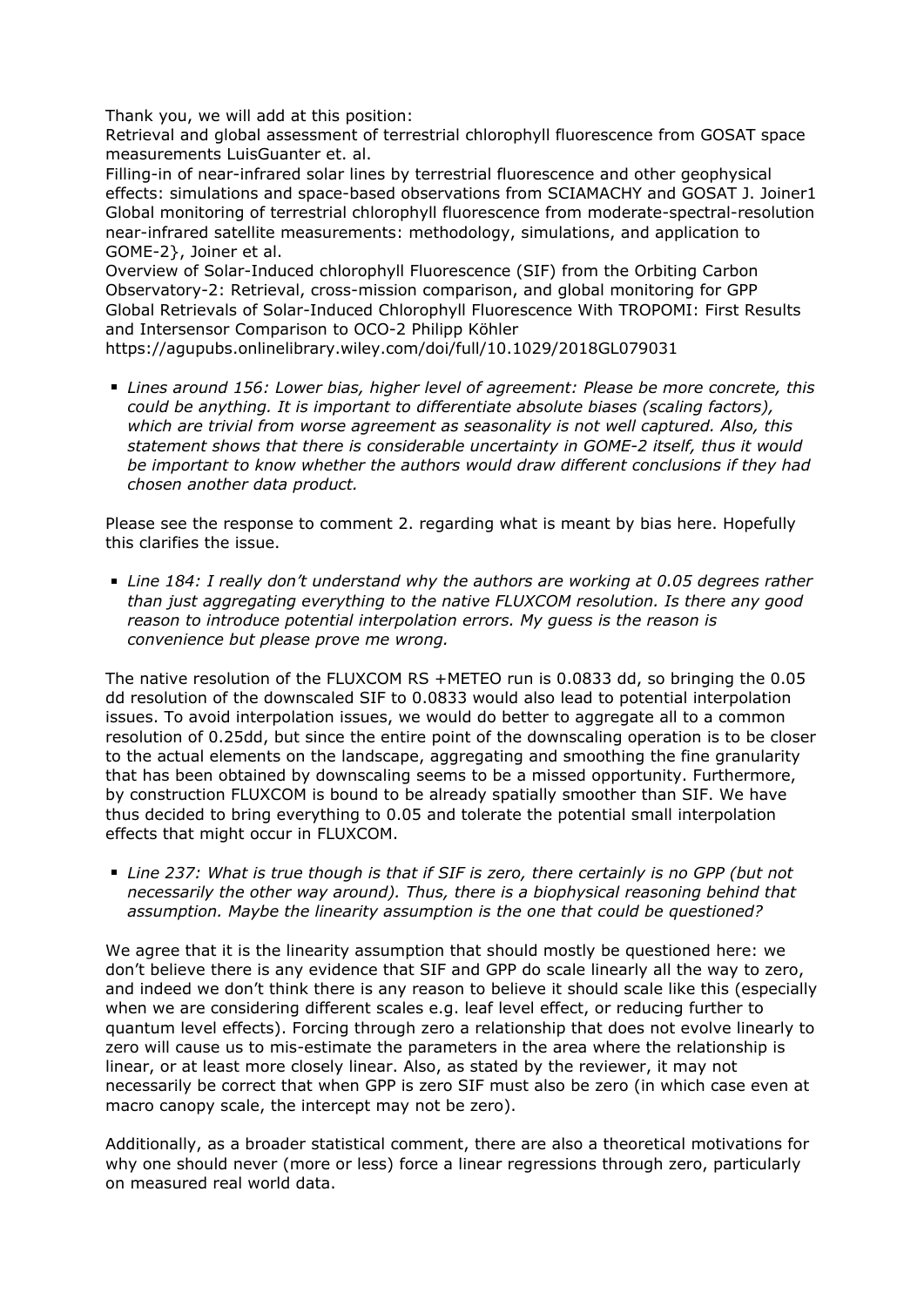*Figure 3: The IAV correlations are surprisingly good. It would be VERY interesting to compare the SIF-GPP slopes derived intra-annually from those inter-annually.*

Thank you for the suggestion. We will produce them and analyse them, and then incorporate the results in the text.

*Figure 6: Please use higher resolution for the final version (or vector graphics)*

Thank you, we will implement this in the update.

*Line 454: "high VPD correlates with high cloud cover". I must be reading this wrong, it doesn't make sense and the causality of the sentences here is somewhat strange. Large scale atmospheric dynamics drive cloud cover and humidity, hence also VPD, temperature and solar radiation. There are feedbacks but it reads as if VPD is in the driver's seat here, which it isn't*

## This is relation to the statement here:

'Strong correlation is noticeable in the SIFDS response to meteorological fluctuations, as can be seen clearly in equatorial rainforests in figure 9: high VPD correlates with high cloud cover, limiting the solar radiation arriving at the leaves and, naturally, reducing temperatures and affecting rainfall (and therefore soil moisture)'

What we are trying to say here is that - looking at Figure 9 - the SIF responds in a similar, consistent way to many of the variables (e.g. in arid croplands, there are similar magnitude shifts in T2M, SSR and VPD, - and a similar reverse magnitude shift in SM - or in equatorial rainforests VPD SSR and T2M respond with similar magnitude). This is likely due to the effect of the meteo variables being co-dependent and can't be treated in isolation. Therefore we can't just say in isolation 'as one variable - e.g. VPD - increases, SIF/GPP increases' because each variable is related to the others. For example an decrease in VPD might generally occur (through some dynamic atmospheric effect, the details of which are unimportant) concurrently with a decrease in temperature and so it is not possible to say which meteorological is really causing the change in SIF (is it the decrease in temperature, or the decrease in VPD driving the SIF)? In reality the variables are all inter-related.

Re-reading the statement now, we agree that it is quite messy and overreaching the original point (which is already captured by preceding sentences) and implying a broader statement on the nature of atmospheric dynamics in rainforests, which we didn't intend.

## We will substitute the line with:

'Codependence between the atmospheric variables means that it is difficult to directly explain fluctuations in SIF via individual meteorological variables in isolation, for example, the correlation between warmer temperatures and high VPD, results in a similar SIFDS response…'

*Line 469: Again, this statement requires caveats.*

Please see the response to comment #4 and see the response to Reviewer 2's comment regarding the fact that we are perhaps over-stating the results with the use of the words 'measure of environmental stress' and 'measure of resilience'.

In this particular case, we will make the change:

L469 'In this context the study suggests that it is possible to use high-resolution SIF as a near-real time measure of the resilience of ecosystems to climate fluctuations'

->

'In this context the study suggests that it may be possible to use high-resolution SIF as a